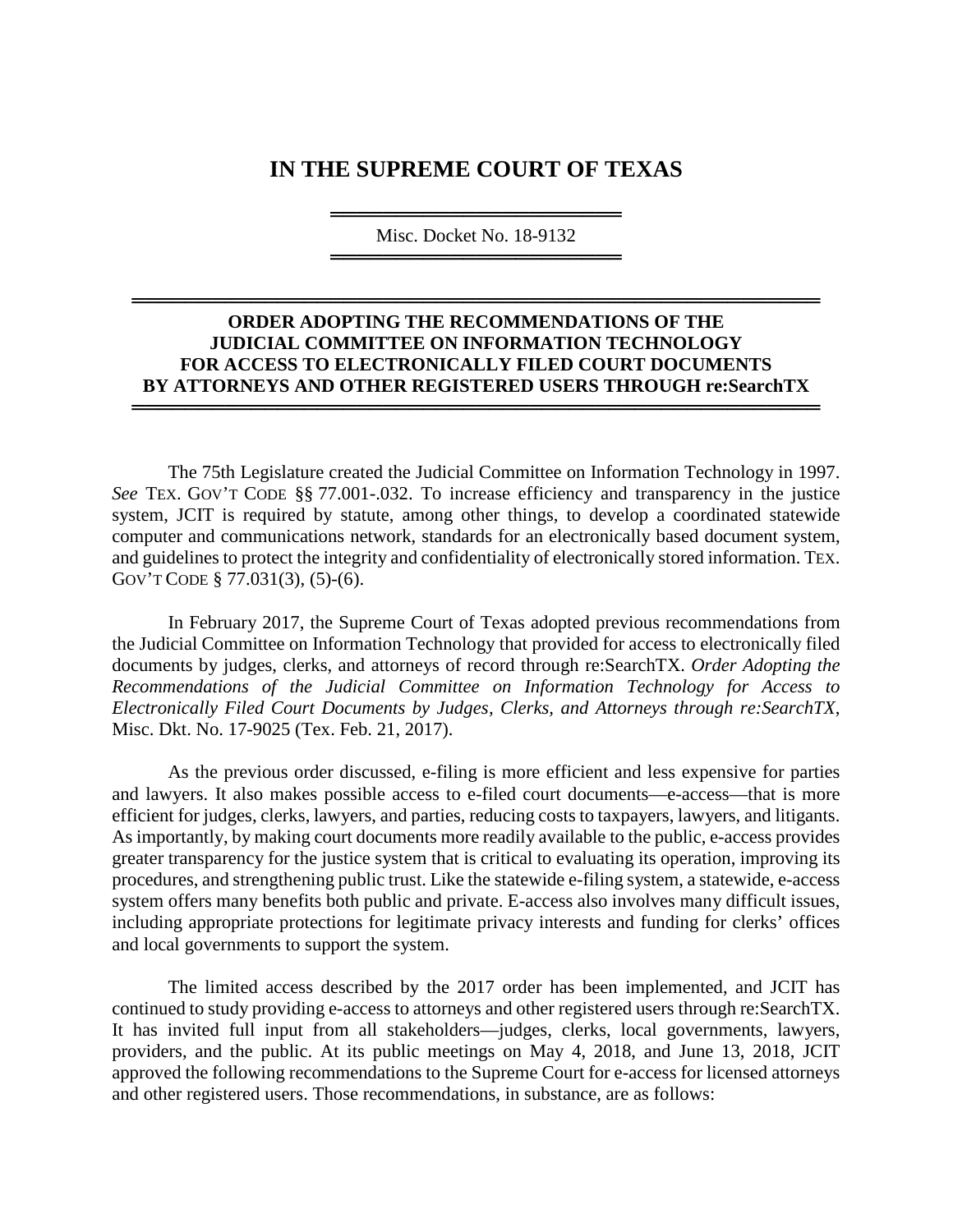**Role 4 — Licensed Attorney.** A Licensed Attorney is an attorney licensed by the State of Texas that does not fall into Role 1 (Judge), Role 2 (Attorney on the Case, Visiting Judge), or Role 3 (Clerk).

**Role 5 — Registered User.** A Registered User is a user that does not fall into Role 1 (Judge), Role 2 (Attorney on the Case, Visiting Judge), Role 3 (Clerk), or Role 4 (Licensed Attorney), and registers in accordance with a process that promotes security and accountability.

**Permission — Licensed Attorney.** Licensed Attorneys can access case index information and all publicly available electronically filed documents relating to any case in which they may have an interest. This would exclude cases and documents that are restricted by Court Order, Rule, or Statute including documents containing un-redacted sensitive data ("Restricted Documents").

**Permission — Registered User.** Registered users can access case index information and all publicly available electronically filed documents as set forth in the Technology Standards approved by this Court and the Court of Criminal Appeals.

**Registration Process.** To implement registered user access, it is necessary that the Office of Court Administration establish an online registration process that includes the identification information of the user such as name, address, phone number, email, and type of user similar to the eFileTexas registration process. The registration process should include requiring submission of a form of electronic payment.

**Watermarks.** Documents in re:SearchTX should be designated with a notation that the document is a "Copy from re:SearchTX."

**Safeguards.** The re:SearchTX system should safeguard against cyberattacks and should preclude users from excessive downloading and consolidating, data mining, or accessing and selling records from the system without permission from the Office of Court Administration.

**Fees.** A fee of \$0.10 per page with a maximum of \$6 per document should be charged for documents retrieved for viewing or downloading from re:SearchTX by Licensed Attorneys and Registered Users. Attorneys employed by a legal aid entity funded by the Supreme Court should be exempt from these fees. Fees collected for this purpose should be remitted to the county from which the document originated. Once a document has been purchased, it should be available for download for up to 30 days.

After due consideration, the Supreme Court has concluded that these recommendations by JCIT should be accepted. It is, accordingly,

## **ORDERED** that: